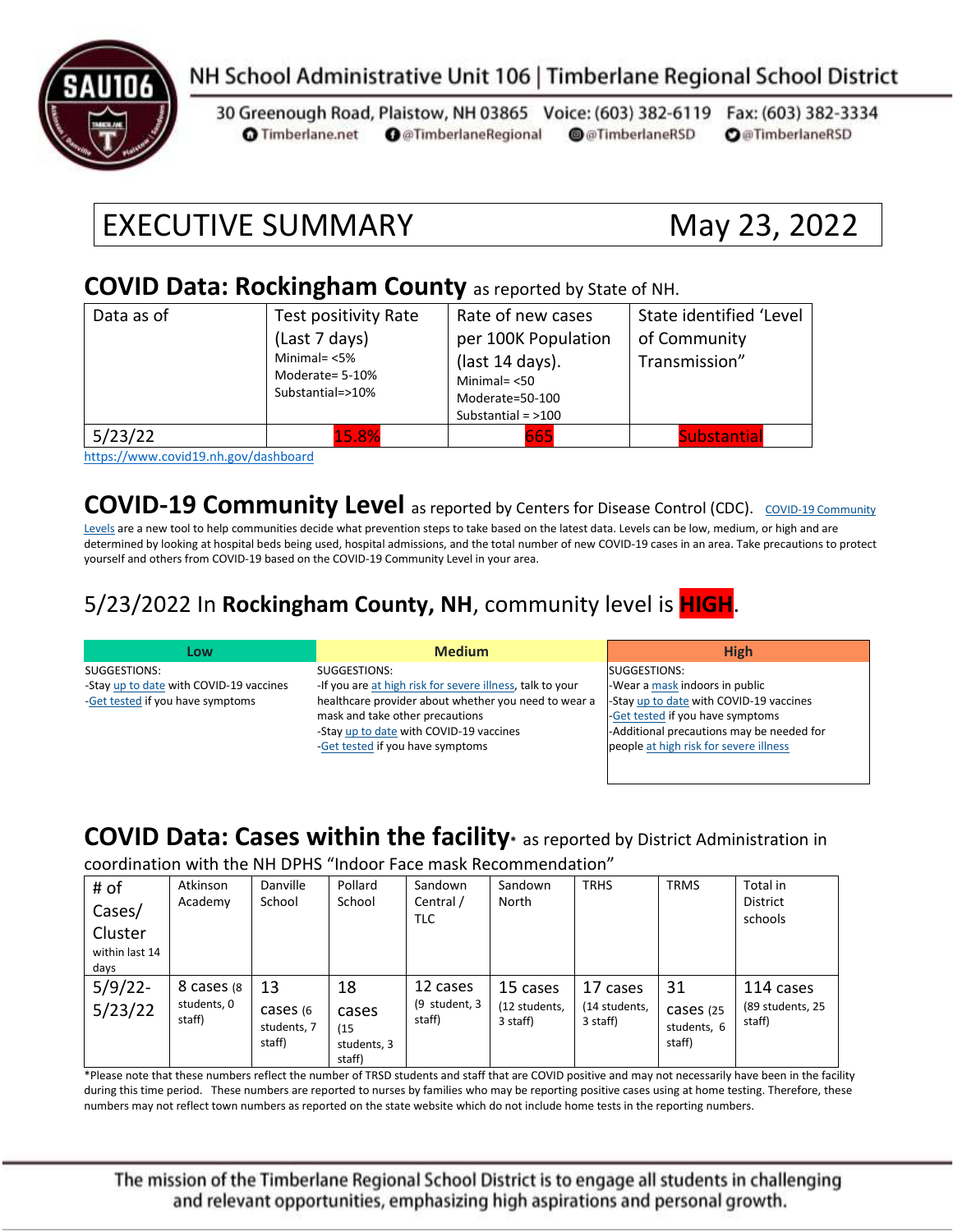



30 Greenough Road, Plaistow, NH 03865 Voice: (603) 382-6119 Fax: (603) 382-3334 **O** Timberlane.net **O** @TimberlaneRegional @@TimberlaneRSD **O**@TimberlaneRSD

## **COVID Data: County and Local towns** as reported by State of NH and to inform TRSD

stakeholders.

|                                     | Data as of 5/23/22                                     |                                                                |                                                                |                               |                                                  |  |
|-------------------------------------|--------------------------------------------------------|----------------------------------------------------------------|----------------------------------------------------------------|-------------------------------|--------------------------------------------------|--|
| Geographical<br><b>Distribution</b> | <b>PCR test</b><br>positivity<br>rate (last 7<br>days) | Antigen and<br>PCR test<br>positivity<br>rate (last 7<br>days) | Rate of new cases<br>per 100K<br>Population (last 14<br>days). | <b>Active Cases</b><br>Total# | Percentage of<br>individuals fully<br>vaccinated |  |
| Atkinson                            | 17.6%                                                  | 19.4%                                                          | 577                                                            | 24                            | 56.8%                                            |  |
| Danville                            | 16.3%                                                  | 19.7%                                                          | 572                                                            | 14                            | 50.0%                                            |  |
| Plaistow                            | 16.8%                                                  | 20.3%                                                          | 737                                                            | 29                            | 49.0%                                            |  |
| Sandown                             | 16.7%                                                  | 22.6%                                                          | 805                                                            | 25                            | 51.2%                                            |  |
| Total 4 towns                       | 16.9%                                                  | 20.3%                                                          | 672.8                                                          | 92                            | 51.8%                                            |  |
| Rockingham<br>County                | 14.2%                                                  | 15.8%                                                          | 665                                                            | 1092                          | 62.1%                                            |  |

\* "Data Suppressed: For towns with metric counts between 1-4, data limited to protect the privacy of individuals. \*\* "Rate Not Calculated: For towns with cumulative cases between 1-25 in the last 14 days, data limited to protect

the privacy of the infected." Per NH State.

UA- Data unavailable from state website



The mission of the Timberlane Regional School District is to engage all students in challenging and relevant opportunities, emphasizing high aspirations and personal growth.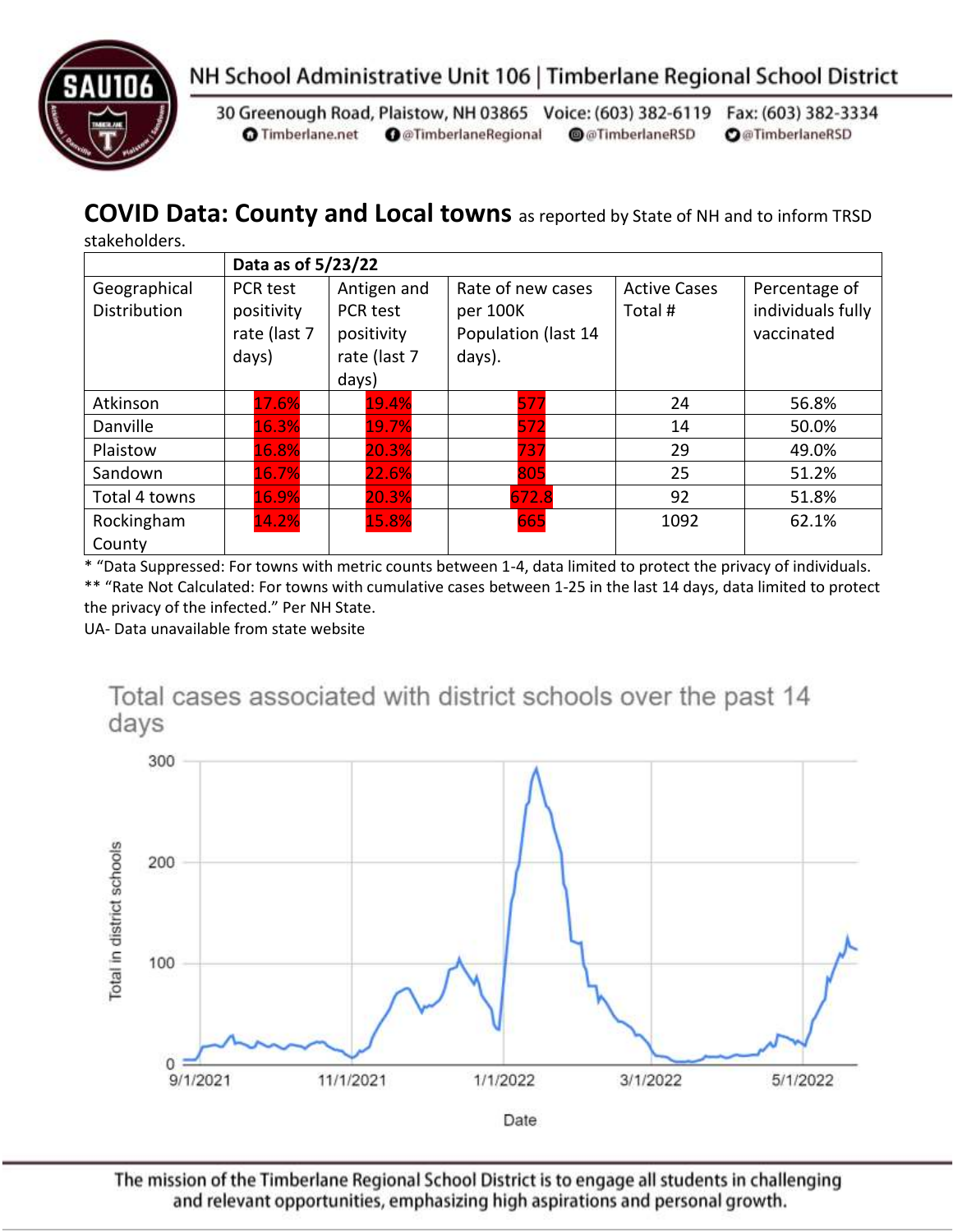

# NH School Administrative Unit 106 | Timberlane Regional School District

30 Greenough Road, Plaistow, NH 03865 Voice: (603) 382-6119 Fax: (603) 382-3334 **O** Timberlane.net **O** @TimberlaneRegional @@TimberlaneRSD **O**@TimberlaneRSD

Rockingham: Community level of transmission- new cases per 100k pop. 14 day avg.







The mission of the Timberlane Regional School District is to engage all students in challenging and relevant opportunities, emphasizing high aspirations and personal growth.